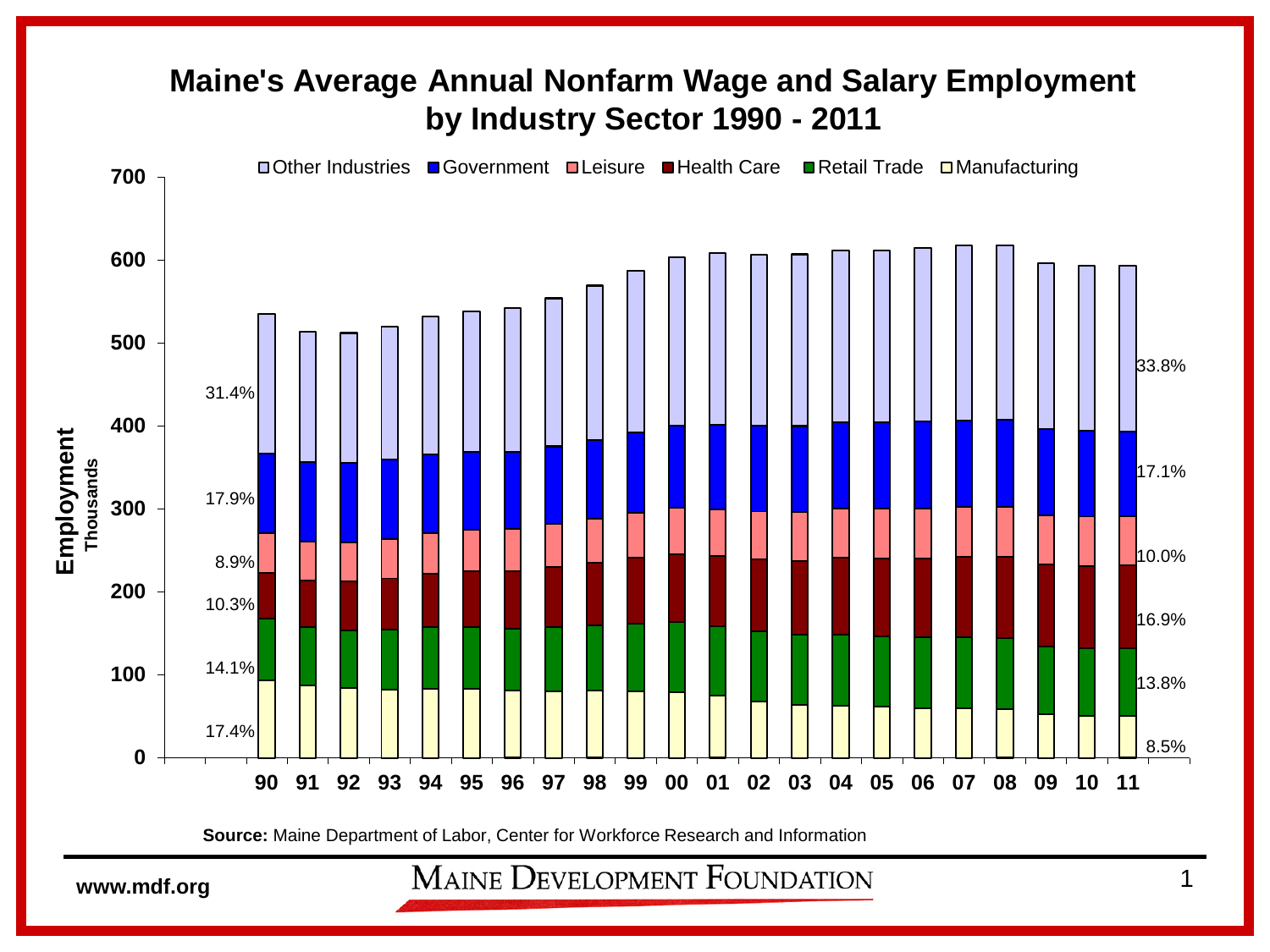## **Maine's Housing Affordability Index by County (weighted average) 2000 vs. 2011**

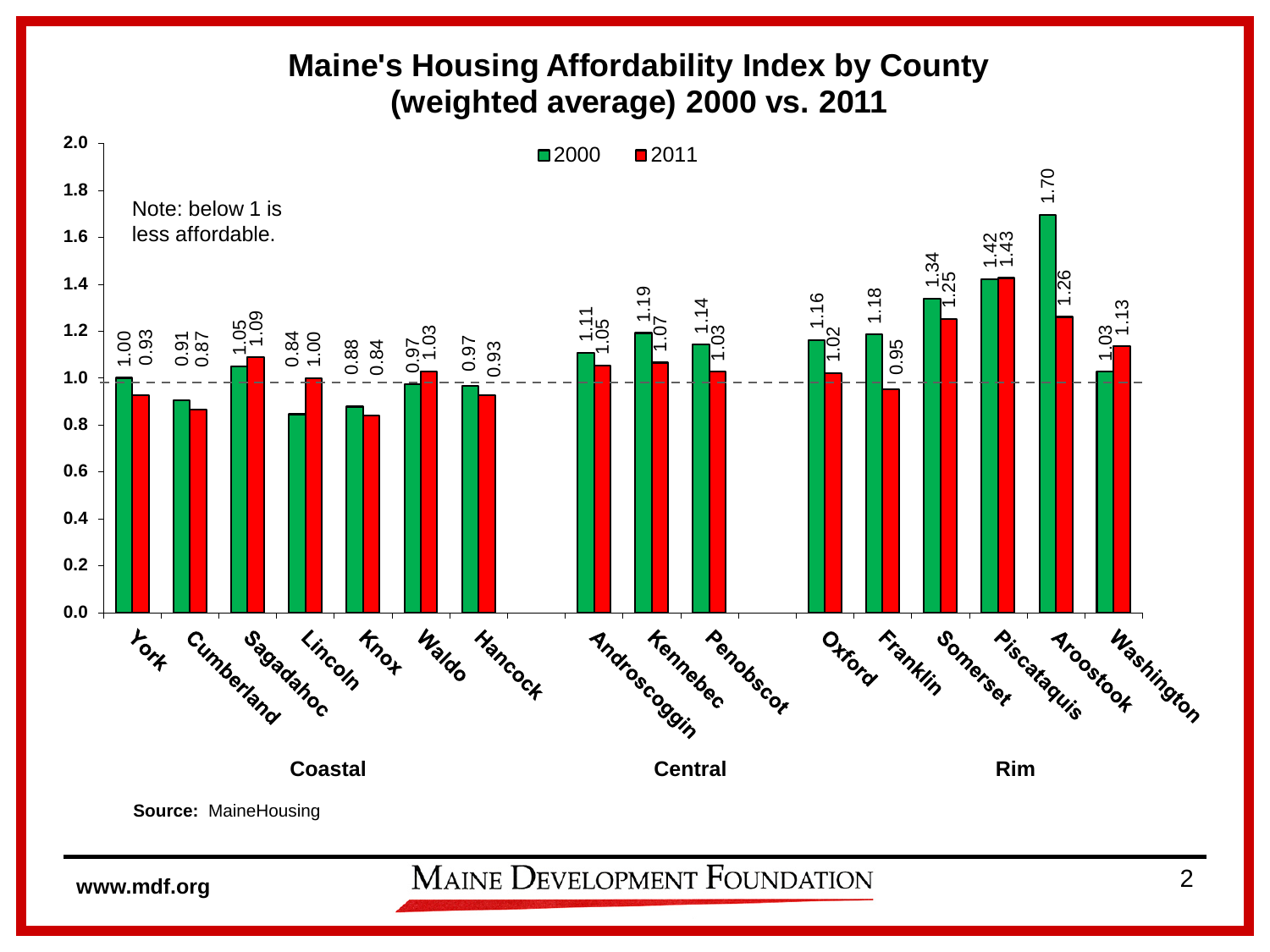| <b>2011 Poverty Rate by Maine County</b> |                     |
|------------------------------------------|---------------------|
| County                                   | <b>Poverty Rate</b> |
| <b>Coastal Counties</b>                  |                     |
| York                                     | 10.2%               |
| Cumberland                               | 12.1%               |
| Sagadahoc                                | 11.7%               |
| Lincoln                                  | 12.1%               |
| Knox                                     | 13.0%               |
| Waldo                                    | 16.0%               |
| Hancock                                  | 13.8%               |
| <b>Central Counties</b>                  |                     |
| Androscoggin                             | 16.1%               |
| Kennebec                                 | 12.8%               |
| Penobscot                                | 17.2%               |
| <b>Rim Counties</b>                      |                     |
| Oxford                                   | 16.5%               |
| Franklin                                 | 17.4%               |
| Somerset                                 | 18.6%               |
| Piscataquis                              | 19.5%               |
| Aroostook                                | 18.3%               |
| Washington                               | 21.7%               |
| <b>State</b>                             | 14.2%               |

**Source:** U.S. Census Bureau Small Area Income & Poverty Estimates

www.mdf.org MAINE DEVELOPMENT FOUNDATION 3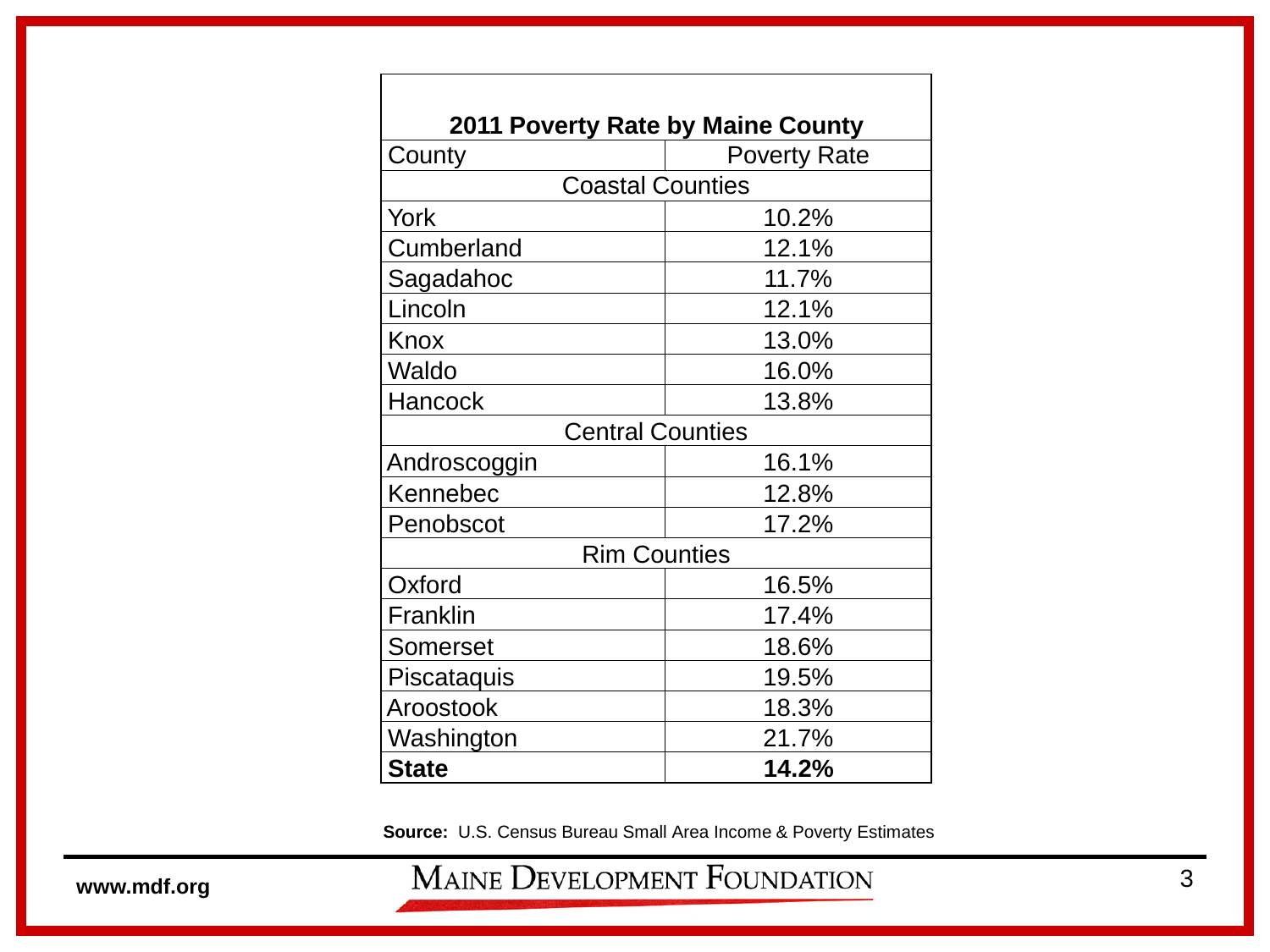## **New Privately Owned Housing Units Authorized in Maine January 1989 - April 2013**